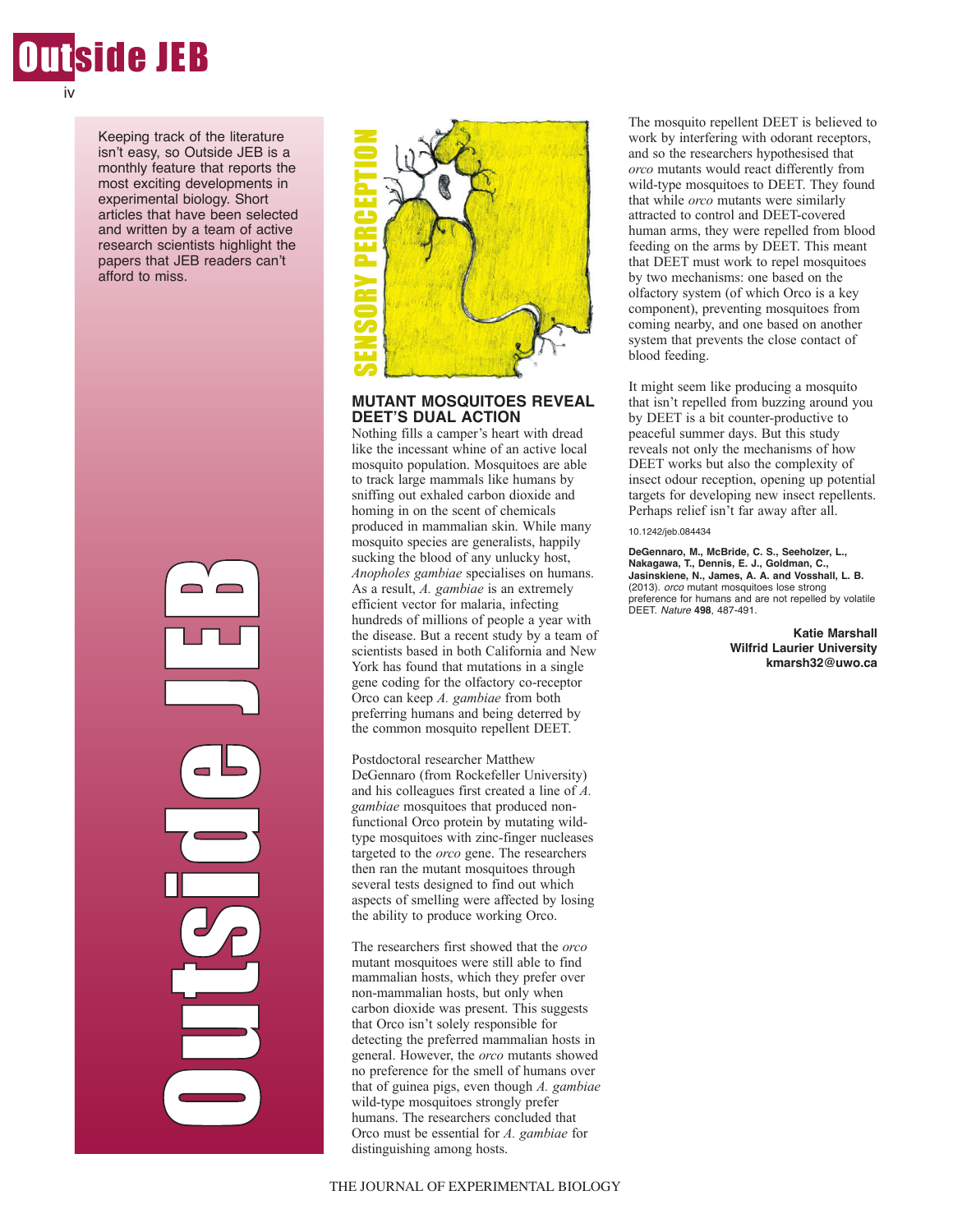



### **A PERFECT STORM OF GENES**

Since their first production, genetically modified organisms have been a polarizing issue, especially when it comes to using genetically modified organisms for food. Some people consider genetically modified organisms a sensible solution to food production shortages, while others condemn them as anything from inherently immoral to an environmental disaster. Genetically modified Atlantic salmon, carrying a gene that enhances growth, may be the first animal to be approved as a human food source, and as such, heated debate surrounds this fish. Amidst the raging debate, a group of scientists decided to study the potential effects of genetically modified salmon on wild fish populations, should fish escape from farms.

In the wild, Atlantic salmon will sometimes reproduce with the more common brown trout, creating hybrid offspring. In this study, Krista Oke, Peter Westley, Derek Moreau and Ian Fleming from Memorial University in St John's, Newfoundland, Canada, decided to investigate whether genetically modified Atlantic salmon would also reproduce with brown trout, and whether the modified genes would appear in hybrid offspring. Taking this a step further, the researchers wanted to know whether salmon–trout hybrids carrying the modified gene would have the accelerated growth rates typical of their genetically modified Atlantic salmon parent. Finally, how would the hybrids carrying the modified gene interact with wild-type Atlantic salmon, and hybrids without the modified gene?

Using genetically modified Atlantic salmon as both mothers and fathers in crosses with brown trout, the authors established that the salmon and trout would reproduce, and that the modified gene appeared in about half of the hybrid offspring. They also found evidence that there is an advantage to carrying this modified gene. When the

brown trout was the mother of the hybrid, the offspring carrying the modified gene had higher survival rates than their siblings without the modified gene. Regardless of whether the genetically modified Atlantic salmon was the mother or father, hybrids carrying the modified gene also grew more quickly than hybrids without the modified gene, or wild-type fish of either species when raised in a typical fish farm setting.

However, things got really interesting when the researchers raised these fish in artificial streams more similar to their natural environment. The fish in these streams had to compete for food and jockey for space just as they would in the wild. Within these streams, the patterns of growth shifted dramatically. Unlike in the fish farm setting, the wild-type fish consistently grew at faster rates than the fish carrying the modified gene. Even more exciting was the discovery that in mixed-species streams, hybrids carrying the modified gene suppressed the growth of both genetically modified and wild-type Atlantic salmon. This growth suppression appeared to be a response specifically to hybrids carrying the modified gene, rather than to hybrids without the modified gene. How hybrids carrying a modified gene suppressed the growth of Atlantic salmon remains unclear, but it may be that these hybrids are more aggressive.

While this research offers no definitive answers in the debate on genetically modified organisms, it is clear that an escaped genetically modified Atlantic salmon could reproduce with a wild brown trout, and produce viable hybrid offspring carrying the modified gene. Even more importantly, this research revealed unexpected consequences of introducing genetically modified fish on natural populations, as hybrids carrying the modified gene suppressed the growth of wild Atlantic salmon. In summary, the findings emphasize that good scientific research is indispensable when assessing the viability of using genetically modified animals.

10.1242/jeb.084442

**Oke, K. B., Westley, P. A. H., Moreau, D. T. R. and Fleming, I. A.** (2013). Hybridization between genetically modified Atlantic salmon and wild brown trout reveals novel ecological interactions. *Proc. R. Soc. Lond. B* doi:10.1098/rspb.2013.1047

> **Constance M. O'Connor McMaster University coconn@mcmaster.ca**



## **BIRDS' DIGESTION CLEANSES PASSING SEEDS**

Seeds are born into a hostile and unfriendly world. Animals are eager to devour them while pathogens are keen to infect them. Adding insult to injury, some birds swallow seeds whole and then poop them out far from home. But for some plants, this is exactly the point. In an elegant new study published in *Ecology Letters* by Evan Fricke and an international team of colleagues, the authors show how getting eaten can be a seed's best route to salvation.

Attracted to the fleshy fruits that encase seeds, birds consume fruits and then disperse the gut-processed seeds to new environments. In the early 1970s, ecologists Daniel Janzen and Joseph Connell independently proposed that this benefited seeds, not only because it helped them colonize new habitats but also because it allowed them to escape the species-specific pathogens and predators that were found near their parents. Birds, according to this idea, transport seeds to locations that are free from harm. However, in consuming seeds, birds do far more than disperse them. Seeds are modified during gut passage and it is perhaps these chemical and physical changes that increase seed survival, and not the simple fact that birds deposit the seeds away from the dangers lurking near their parents.

To distinguish these possible benefits, Fricke and his collaborators fed chilli peppers to captive birds and then compared seed survival with that of unpassaged seeds. They found that passage through a bird's digestive system increased seed survival by an astonishing 370%! More surprisingly, this benefit had nothing to do with distance from the parental tree. So what is it about the bird gut that increased seed survival? It turns out that escape from predators and pathogens is crucial after all. Just not in quite the way Janzen or Connell envisaged.